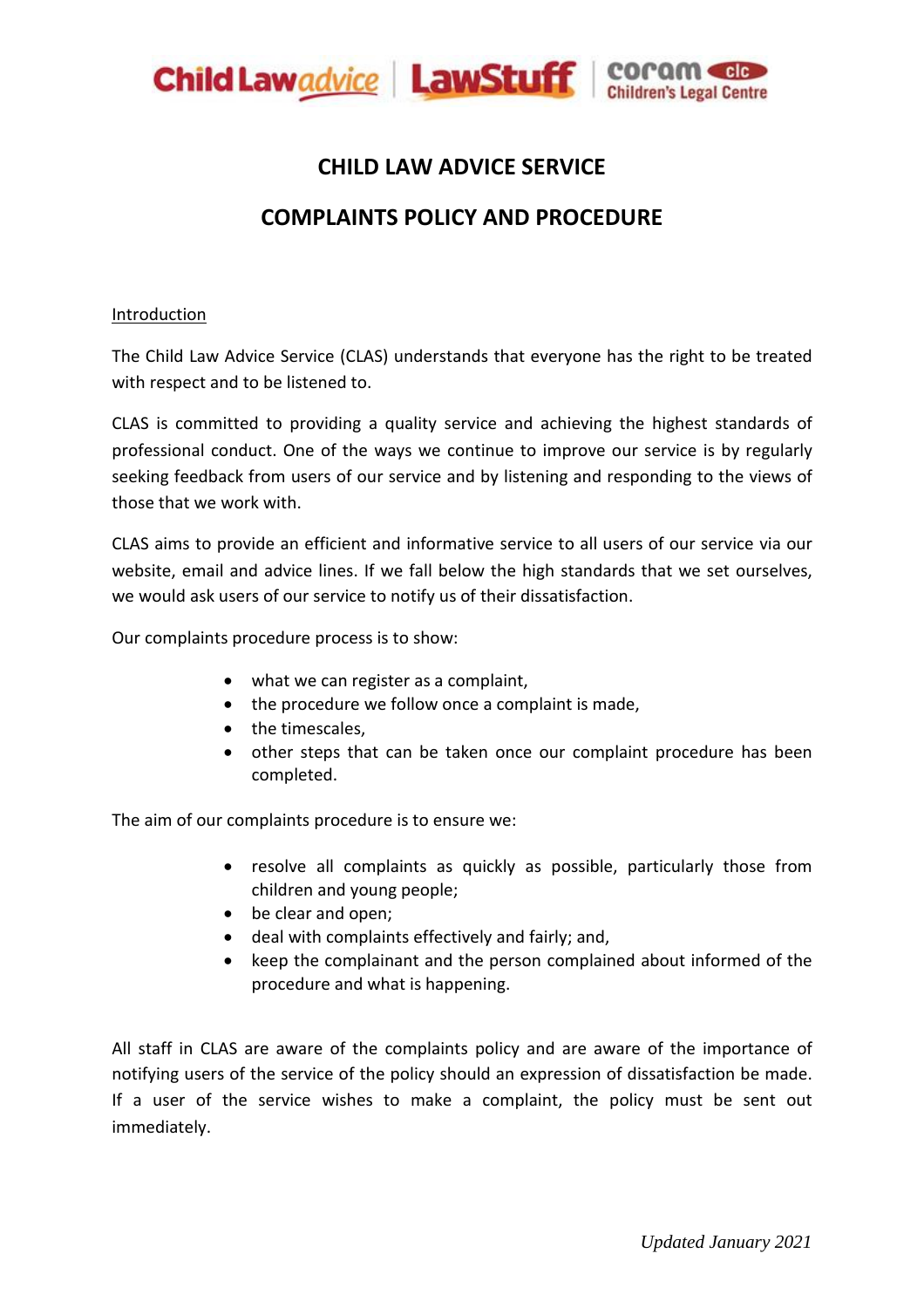

#### Definition

For the purposes of this policy, a complaint is defined as **"any expression of dissatisfaction that requires a response"**.

Examples may include:

- If someone thinks they have not been treated in accordance with the Coram Children's Legal Centre's values.
- The behaviour of our staff. We expect all our staff, (paid and volunteers) to be polite and professional.
- **If someone feels we have made an error in our work.**
- If someone feels that they have not been treated fairly either by a member of staff or the procedures.
- Or any other expression of dissatisfaction.

There are complaints that we will not accept and these are:

- Malicious, threatening or offensive
- We will not accept a complaint if it is in relation to CLAS's inability to assist you if the advice you seek is outside of the scope of our service and we have advised you of this. This includes:
	- o Matters outside of family, child or education law
	- o Matters outside our legal expertise
	- o Matters that are too complex for us
	- o Matters relating to outside the jurisdiction of England
	- o Matters where we have needed to refer you to our legal advice line from our email advice service due to the complexity of the case
- We will not accept a complaint if it is in relation to CLAS seeking consent take your name, address and telephone number before providing advice as this is in line with General Data Protection Regulations and our safeguarding responsibilities. We will not accept a complaint in relation to refunds for our book a call back service if it is in relation to your failure to read our terms and conditions.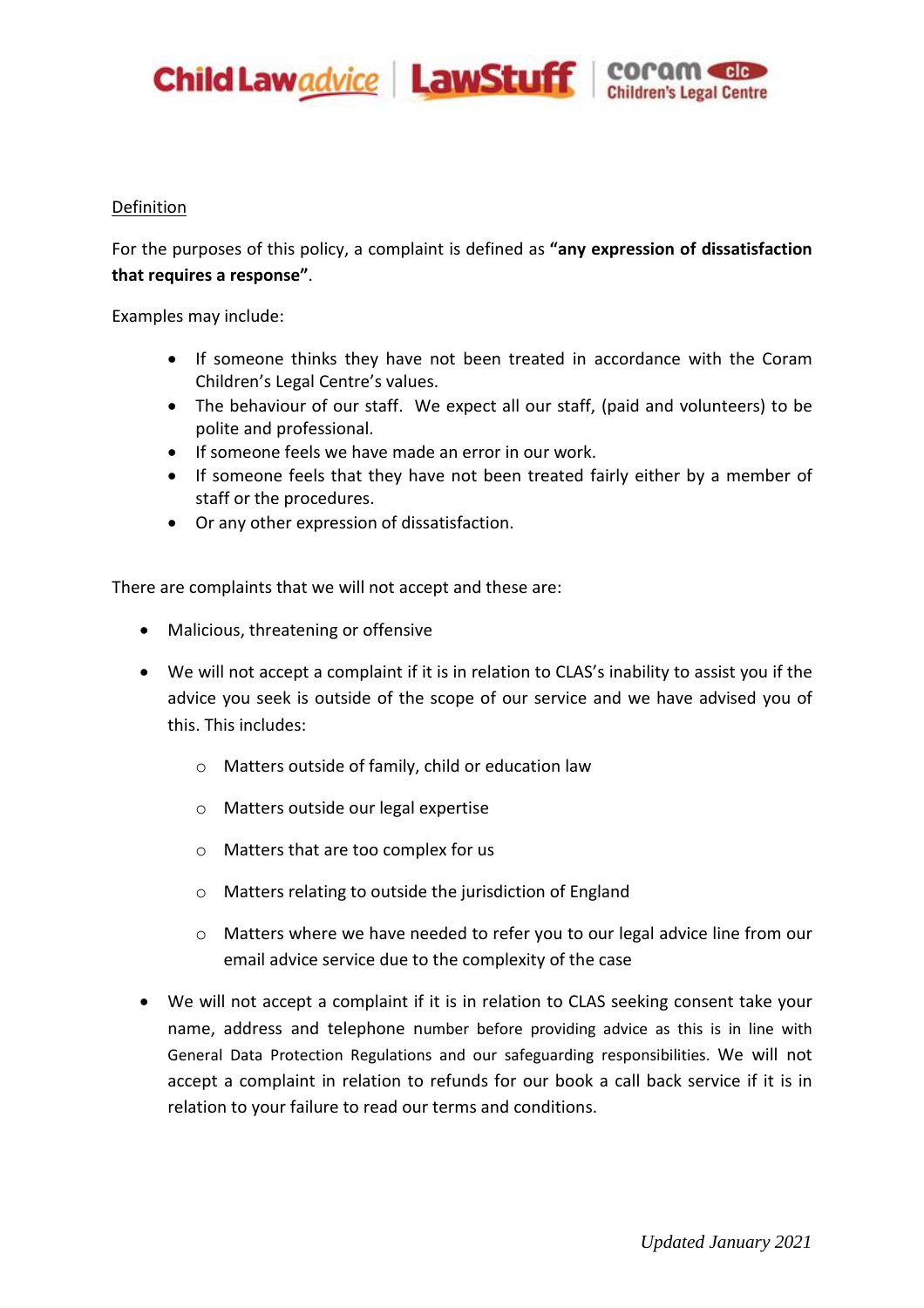

There are times when users of the service may wish to make a suggestion, comment or compliment of the service. This can be done via contacting CLAS@coramclc.org.uk . There are no timescales for receiving these types of feedback and this feedback will be reviewed and responded to by the CLAS manager who will respond if deemed necessary.

#### Who can I complain about

If you are a child or young person who has received a service from the Child Law Advice Service or if you are another service user, you can complain about any of our staff, or about the organisation as a whole.

The word "staff" means all our:

- employees, and
- volunteers, and
- student placements.

If your complaint is about a member of staff, we will tell that member of staff what the complaint is.

If you are still being provided with a service from the Centre and you make a complaint, this will not affect how we treat you in the future.

#### Who can make a complaint?

Any person who comes into contact with us can make a complaint. This includes:

- people using our advice lines
- people using our website
- people using our bookable call back service
- people using our email advice service
- people who have purchased how to guides through our website

#### How to make a complaint

In order to make a complaint, please email [CLAS@coramclc.org.uk](mailto:CLAS@coramclc.org.uk) with the subject title "complaint" This will be dealt with by the CLAS Manager and a copy of the complaints policy is available online.

## Timescales for making a complaint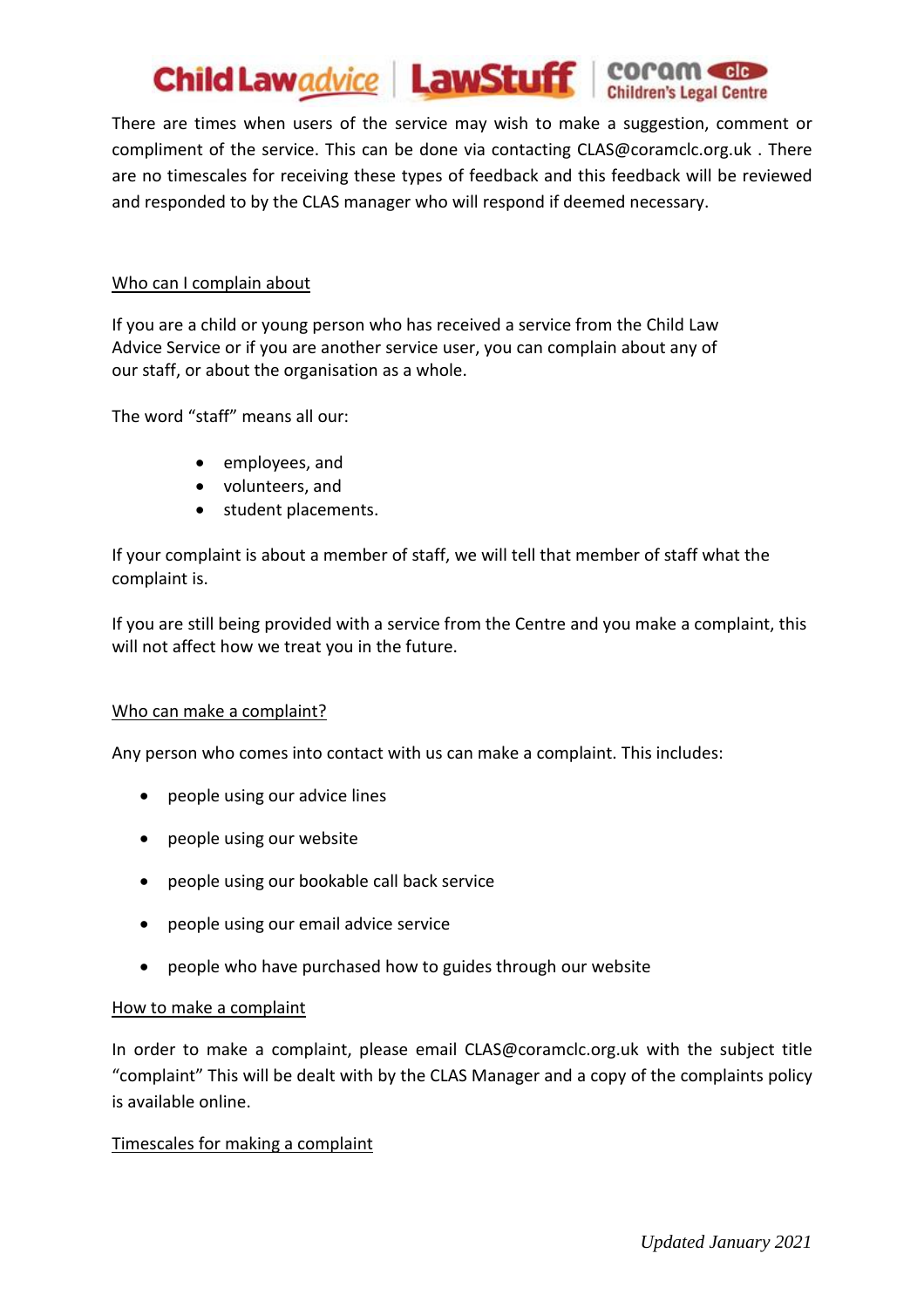# Child Lawadvice | LawStuff | COCOM COLOR

Our aim is to deal with all complaints and to reach a solution to the complaint as fairly and quickly as possible.

A complaint by an adult must be registered with CLAS no later than **12 months** after the event that is the subject of the complaint. If somebody wishes to make a complaint after the 12 month period, CLAS management has discretion of whether to register this.

If a child or young person (aged under 18) wishes to make a complaint, there is no timescale for when their complaint needs to be registered. It must be noted that all efforts will be made to investigate historical complaints but records may have been destroyed in line with CLAS retention policy and GDPR. A child or young person may wish to seek the assistance of an advocate when making a complaint. An advocate is someone who helps another person express their views and may also help in making a complaint. Details of an independent advocacy team can be provided if requested. If a child or young person makes a complaint via an advocate or through a parent, friend, relative or carer, the complaint will be treated as though the young person has made the complaint themselves.

#### Complaints procedure

As stated above, it is our aim to deal with all complaints and to reach a solution to the complaint as fairly and quickly as possible.

You can raise a concern to CLAS

1. Stage 1

If you are unhappy with the service you have received, you should speak to a member of staff on the CLAS service to express your dissatisfaction. They will try and help resolve your concerns in the first instance where this is not possible, you can raise a complaint.

If you wish to make a complaint, you should contact CLAS via your preferred method of communication e.g. email. If you make your complaint verbally, the person who receives the complaint will make a written note of your complaint, the CLAS Manager will check the contents and confirm this with you.

Once your complaint is received, it will be acknowledged within 2 working days. The CLAS manager will then try to resolve the complaint **within 10 working days**. If this is not possible, the manager will advise you of this.

If, once the complaint has been investigated by the CLAS manager, you still do not feel the complaint has been resolved you then have **20 working days** from the receipt of the decision and escalate to the next stage of the complaints procedure.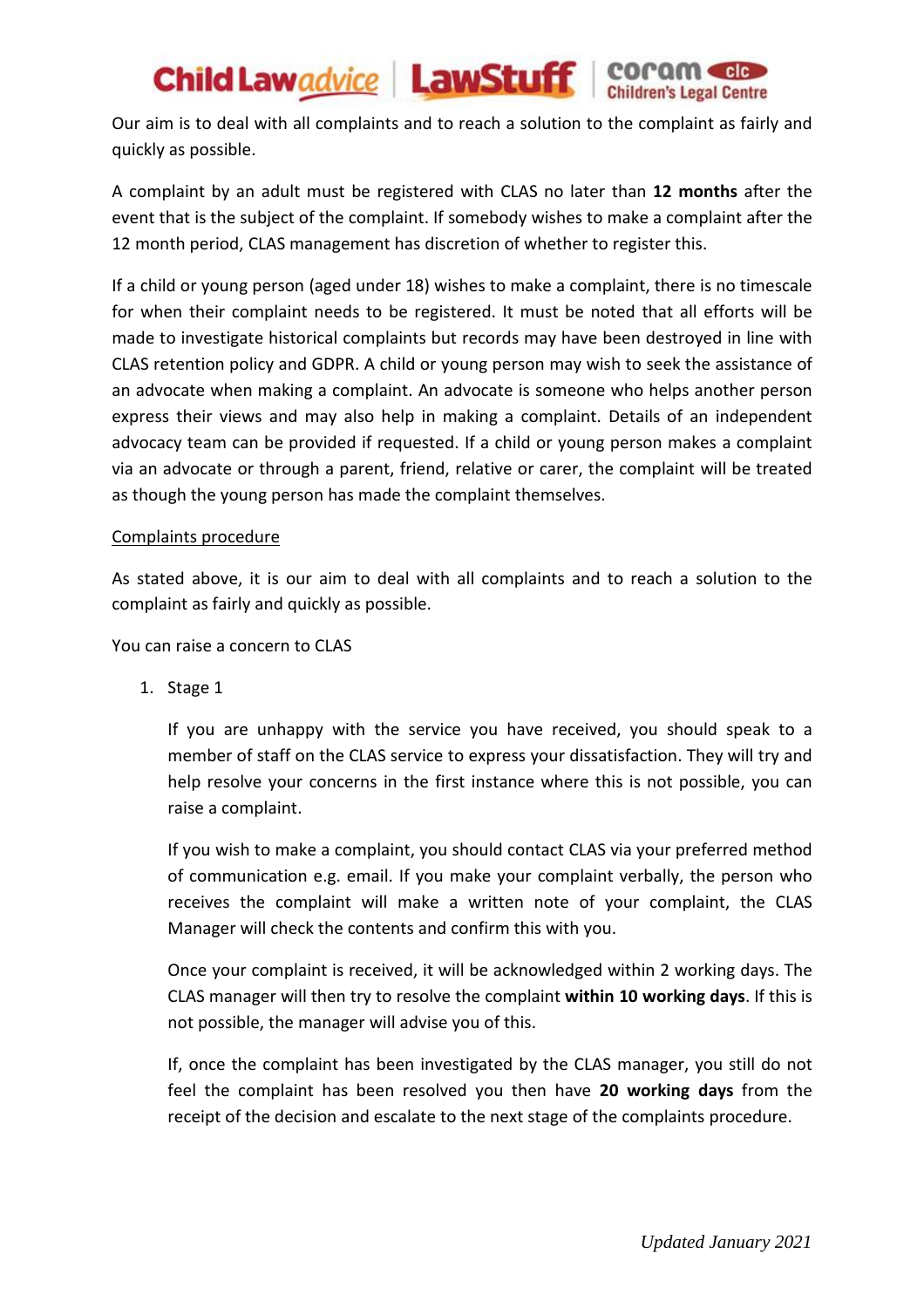

2. Stage 2

If, after making a Stage 1 complaint to the CLAS manager you are not happy with the outcome, you can complain to the Head of National Programmes for Coram Children's Legal Centre. You have **20 working days** to do this.

Once the Head of National Programmes has received a complaint at this stage, they have 2 **working days** to acknowledge the complaint in writing.

The Head of National Programmes then has **28 working days** to investigate the complaint and respond.

It is possible that the investigation stage may take longer than 28 days due to the complexity of the complaint. There may be a number of people that need to be contacted. Therefore it may not be possible to investigate within **28 working days**. If the investigation takes longer than **28 working days** you should still receive communication from the Head of Service informing you of the progress.

If you are not satisfied with the outcome of the complaint, or the Head of National Programmes has taken an unreasonable amount of time in the investigation of the complaint, then you may wish to appeal to the Trustees of Coram Children's Legal Centre.

You have 2**0 working days** to do this from the date in which the Head of National Programmes sent their response.

Appeal to the Chair of Trustees of Coram Children's Legal Centre

To appeal to the Chair of Trustees of Coram Children's Legal Centre, you must have exhausted the CLAS complaints procedure.

A complaint to the Chair must be made in writing. Once the Chair receives a complaint they have **5 working days** to acknowledge the complaint.

The Chair will review the complaint and how it has been handled and provide a response. This is the final stage of CLAS complaints procedure.

#### 3. External Appeals Stage

Once you have followed your complaint through to the appeals stage and if you are still not satisfied, then you can appeal to the Charity Commission.

#### **Charity Commission**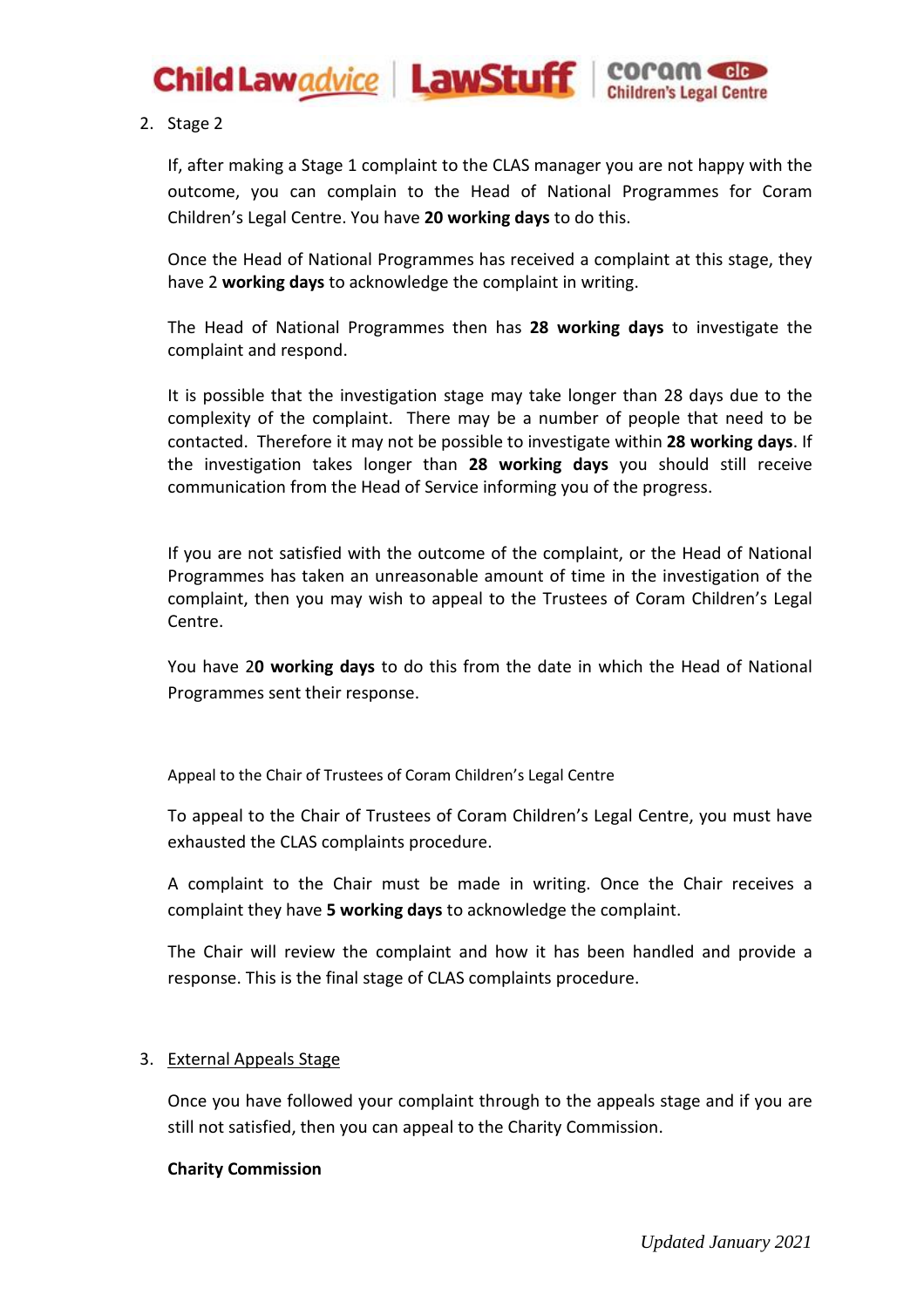

<https://forms.charitycommission.gov.uk/raising-concerns/>

#### Central Record and Annual Review

All complaints made against the Child Law Advice Service will be stored in a secure complaints file in the office for six years before they are destroyed. A regular review of the complaints data is conducted annually to help improve our service.

Any lessons learned from a complaint will be discussed at meetings held by the CLAS Manager and any action points will be noted and reviewed to ensure all relevant changes have taken place.

#### **Useful Contacts**

To contact the CLAS Manager:

CLAS Manager

Coram Children's Legal Centre 3<sup>rd</sup> Floor Annex Wellington House 90-92 Butt Road Colchester Essex CO3 3DA

#### [CLAS@coramclc.org.uk](mailto:CLAS@coramclc.org.uk)

To contact the Head of National Programmes

Head of National Programmes

Coram Children's Legal Centre 3<sup>rd</sup> Floor Annex Wellington House 90-92 Butt Road Colchester Essex CO3 3DA

#### [CLAS@coramclc.org.uk](mailto:CLAS@coramclc.org.uk)